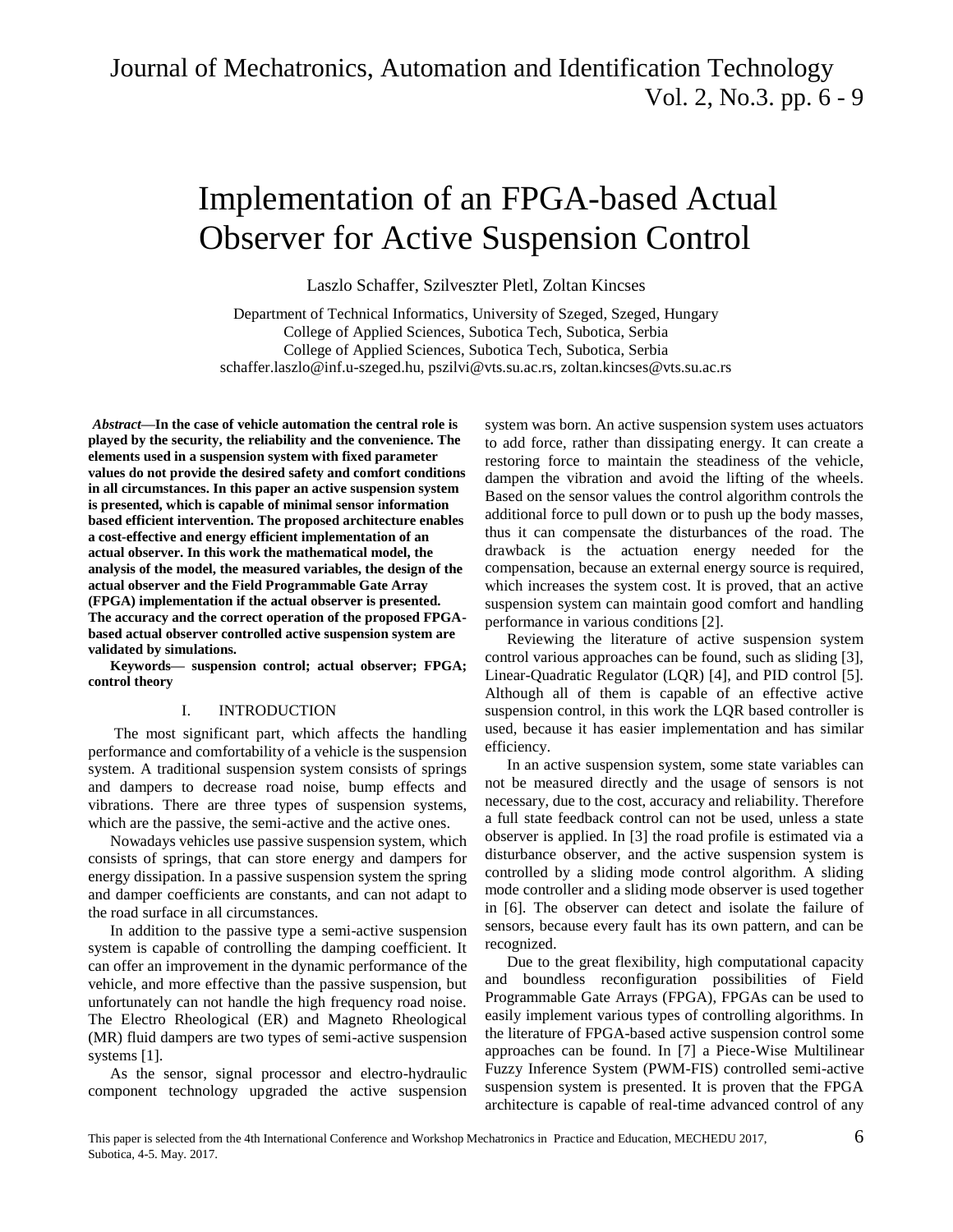suspension system. An Adaptive Neuro Fuzzy Inference System (ANFIS) is used for controlling a nonlinear active suspension system in [8]. Very High speed integrated circuit Hardware Description Language (VHDL) is used for the implementation, and offline training is needed for the controller. It provides an efficient and robust hardware implementation of the control algorithm.

Based on the literature review of Field Programmable Gate Array (FPGA) based observers some approaches can be found.

**TABLE I.** ZYNQ-Z7020 GENERAL AND DEDICATED RESOURCES

| <b>Resource type</b>   | <b>Name</b>   | Quantity |
|------------------------|---------------|----------|
| General<br>resources   | Slices        | 13,300   |
|                        | 6-input LUT   | 53,200   |
|                        | Flip-Flops    | 106,400  |
| Dedicated<br>resources | 36Kbit RAM    | 140      |
|                        | DSP48E1 Slice | 220      |
| Microprocessor         | ARM-Cortex A9 | 2 Cores  |

In [9] a linear observer is designed and implemented on a Virtex-5 FPGA, while in [10] the design and implementation of a sliding-mode observer is presented.

Currently in the literature active suspension system control through FPGA-based observer can not be found, so it is reasonable to implement an actual observer on an FPGA for real-time observer based control. The easy reconfiguration of FPGAs gives opportunity for education purposes, because students can analyze the operation of observer based control, and study the effect of parameter changes, without the risk of damaging or endangering the vehicle or the suspension system.

## II. FIELD PROGRAMMABLE GATE ARRAYS

The FPGAs are programmable semiconductor devices, which consists of a matrix of programmable logic elements connected through programmable interconnections. The basic structure of a Xilinx FPGA is built up from Configurable Logic Blocks (CLBs), a Programmable Interconnection (PI) network, Block RAM memories (BRAMs), configurable I/O Blocks (IOBs), Digital Signal Processors (DSP) and Digital Clock Management (DCM) blocks. The CLBs are the main digital processing blocks, which are capable of performing combinational as well as sequential operations. For complex arithmetic operations DSP blocks can be used, while the BRAM resources can be used for internal data storage purposes. FPGA architectures can contain embedded soft or hard core microprocessors (MicroBlaze, ARM processor cores), support numerous data communication protocols (USB, Ethernet, SPI, I2C, UART, etc.) and additional peripherals. [11]

### III. DIGILENT ZEDBOARD

The actual observer was implemented on a ZedBoard which has a Zynq-z7020 (XC7Z020) FPGA (Programmable Logic – PL), and an embedded ARM Cortex A9 hard core microprocessor (Processing System – PS). The XC7Z020 FPGA is based on the Artix-7 FPGA architecture. The general and dedicated resources of this device are shown in Table 1. One CLB of the Artix-7 FPGA contains two Slices. A Slice contains eight registers, four 6-input LUTs, multiplexers and carry logics as general logic resources. A single LUT can be configured as a 32-bit shift register, a 6 input LUT or a 64-bit distributed RAM. Dedicated resources can be found on the Artix-7 architecture like 36kbit dual port BRAM memories, and 25x18bit DSP Slices. The ARM Cortex A9 microprocessor can work with a maximum of 866 MHz clock frequency, has 32 KB instruction and 32 KB data L1 cache in one core, 512

|  | TABLE II. | PARAMETERS OF THE ACTIVE SUSPENSION SYSTEM MODEL |
|--|-----------|--------------------------------------------------|
|--|-----------|--------------------------------------------------|

| Parameter      | <b>Description</b>                    | Value  | Unit |
|----------------|---------------------------------------|--------|------|
| M <sub>1</sub> | Quarter mass of the vehicle           | 250    | kg   |
| M <sub>2</sub> | Suspension mass                       | 320    | kg   |
| $K_1$          | Spring coefficient of the Suspension  | 80000  | N/m  |
| Kэ             | Spring coefficient of the Wheel       | 500000 | N/m  |
| b <sub>1</sub> | Damping coefficient of the Suspension | 350    | Ns/m |
| b <sub>2</sub> | Damping coefficient of the Wheel      | 15020  | Ns/m |
| U              | Control force                         |        | Nm   |
| $X_1$          | Position of the vehicle body          |        | cm   |
| $X_2$          | Position of the suspension            |        | cm   |
| r              | Disturbance from the road             |        | cm   |

KB L2 cache memory, and 256 KB on chip memory. It supports DDR3 external memory, UART, CAN, I2C, SPI communication and maximum of four GPIO peripherals. The microprocessor communicates with the PL through AXI buses, and 16 interrupt ports.

### IV. ACTIVE SUSPENSION SYSTEM MODEL

Only the quarter of the active suspension system has been modelled and implemented in MATLAB/Simulink, because of an easier implementation. The model consists of two masses, the body and the suspension mass, which are connected to each other through a spring, a damper and a controllable actuator.

The suspension mass is connected to the road through a spring and a damper. A quarter of the active suspension system model can be seen on Fig. 1, and the parameters of the system are shown in Table 2.

The mathematical model of the system can be obtained using Newton's law: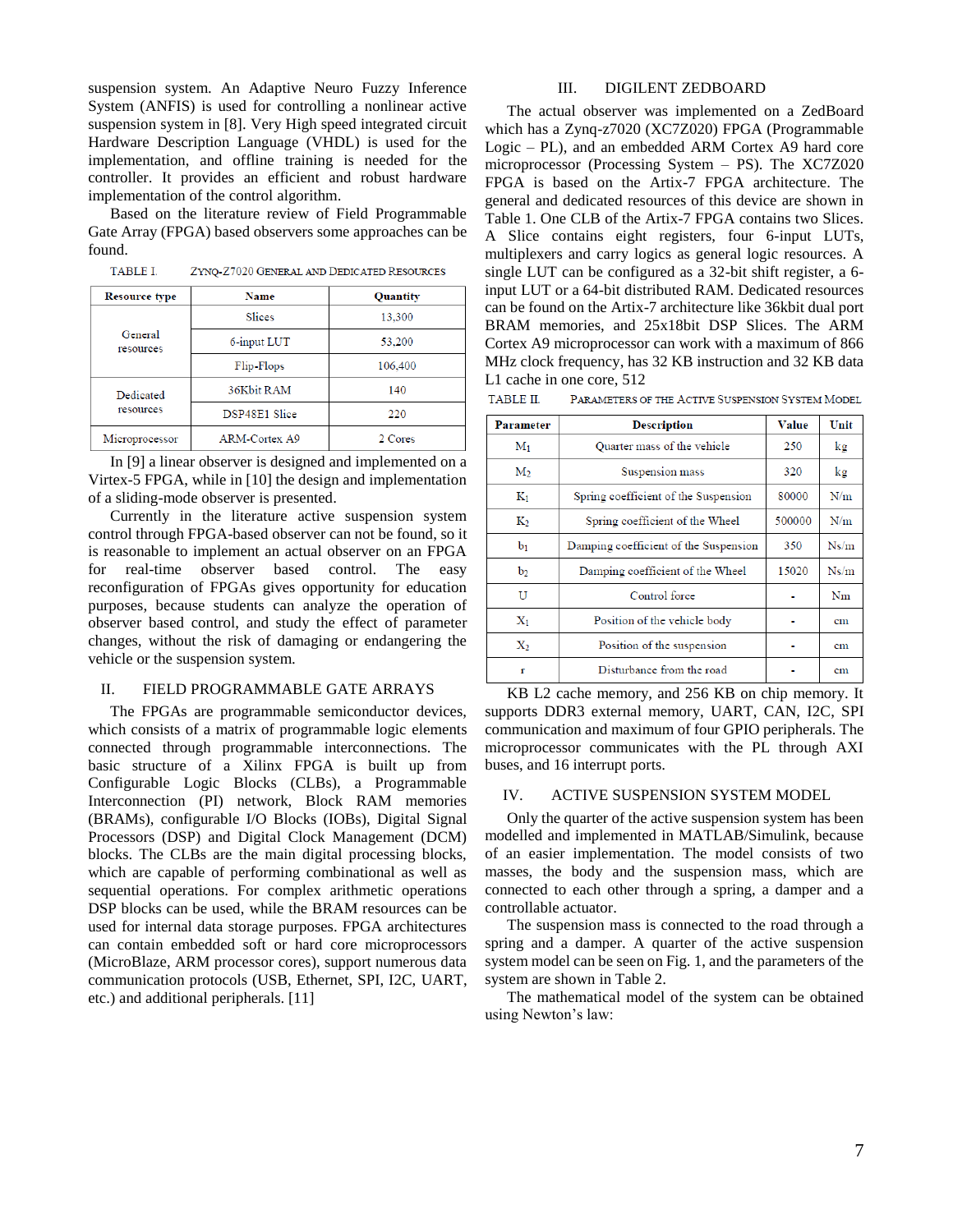$$
\ddot{X}_1 = \frac{1}{M_1} \cdot \left( -b_1 \cdot \dot{X}_1 + b_1 \cdot \dot{X}_2 - K_1 \cdot X_1 + K_1 \cdot X_2 + U \right) (1)
$$

$$
\ddot{X}_2 = \frac{1}{M_2} (b_1 \cdot \dot{X}_1 - b_1 \cdot \dot{X}_2 + K_1 \cdot X_1 - K_1 \cdot X_2 + (2)
$$



Fig. 1. A quarter of the active suspension system model



Fig. 2. *The flow diagram of an actual observer based system*

It can be seen, that the control force (*U*) and the disturbance from the road  $(r)$  are the two inputs of the system, while the output of the active suspension system is the distance between the vehicle body and the suspension (*X1- X2*).

Using (1) and (2) the state-space model can be written in the form of:

$$
\dot{x} = A \cdot x + B \cdot u, \ y = C \cdot x + D \cdot u \tag{3}
$$

Where  $x$  is the state vector, which contains the position and the velocity of the vehicle body and the suspension. It can be written as follows:

$$
x = \begin{bmatrix} X_1 \\ \dot{X}_1 \\ X_2 \\ \dot{X}_2 \end{bmatrix} \tag{4}
$$

Using (1) and (2) in the form of (3) the state-space matrices can be expressed:

$$
A = \begin{bmatrix} 0 & 1 & 0 & 0 \\ \frac{-k_1}{M_1} & \frac{-b_1}{M_1} & \frac{k_1}{M_1} & \frac{b_1}{M_1} \\ 0 & 0 & 0 & 1 \\ \frac{k_1}{M_2} & \frac{b_1}{M_2} & \left(\frac{-k_1 - k_2}{M_2}\right) & \left(\frac{-b_1 - b_2}{M_2}\right) \end{bmatrix}
$$
(5)  

$$
B = \begin{bmatrix} 0 & 1 & 0 \\ \frac{1}{M_1} & 0 & 0 \\ 0 & 0 & 0 & 0 \\ 0 & 0 & 0 & 0 \\ 0 & 0 & 0 & 0 \end{bmatrix}
$$
(6)

$$
\begin{bmatrix}\n\frac{1}{M_1} \\
0 \\
(-\frac{1}{M_2})\n\end{bmatrix}
$$
\n(6)

$$
\mathbb{C} = \begin{bmatrix} 1 & 0 & -1 & 0 \end{bmatrix} \tag{7}
$$

It can be seen that the *D* matrix is not presented, because it contains zeros. The active suspension system modelled in the state-space form is the base of the actual observer, and the observer is not prepared for the road disturbance, therefore the *r* input has been removed.

A model based on the equation system of (1) and (2) and a model in the state-space form have been implemented using the MATLAB/Simulink environment. The equation based model can be seen in Fig. 2, which will be the plant, that is controlled by the observer based LQR control.



Fig. 3. *A Simulink implementation of the active suspension model*

#### V. THE ACTUAL OBSERVER

In a full-state feedback control all state variables should be measurable, if not the usage of an observer is required. Based on the output of the plant the actual observer can estimate the states and use them for a full-state feedback control. The main equation of the actual observer can be written as follows:

$$
\frac{d\tilde{x}}{dt} = F\hat{x} + Gy + Hu, \ F = A - GCA,\tag{8}
$$

where  $\hat{x}$  is the estimated state vector,  $F$ ,  $G$  and  $H$  are the observer gains. The dimension of *F* is 4x4, while *G* and *H* are only 4x1 vectors. The flow diagram of an actual observer based system can be seen in Fig. 3, where a simple full-state feedback control is used, based on the estimated states.

The actual observer works in discrete time, so the eigenvalues of the *G* matrix should be placed inside the unit circle with pole placement. The poles chosen for the *G* matrix are:

 $(G) = [0.63 \, 0.62 \, 0.61 \, 0.6]$ 

The Simulink model of the active suspension system can be seen on Fig. 4., where the *Real Suspension System* is based on (1) and (2). The *Rate Transition* blocks are converting the continuous time signals to discrete time, while the *LQRK*  variable is the gain of the LQR control.